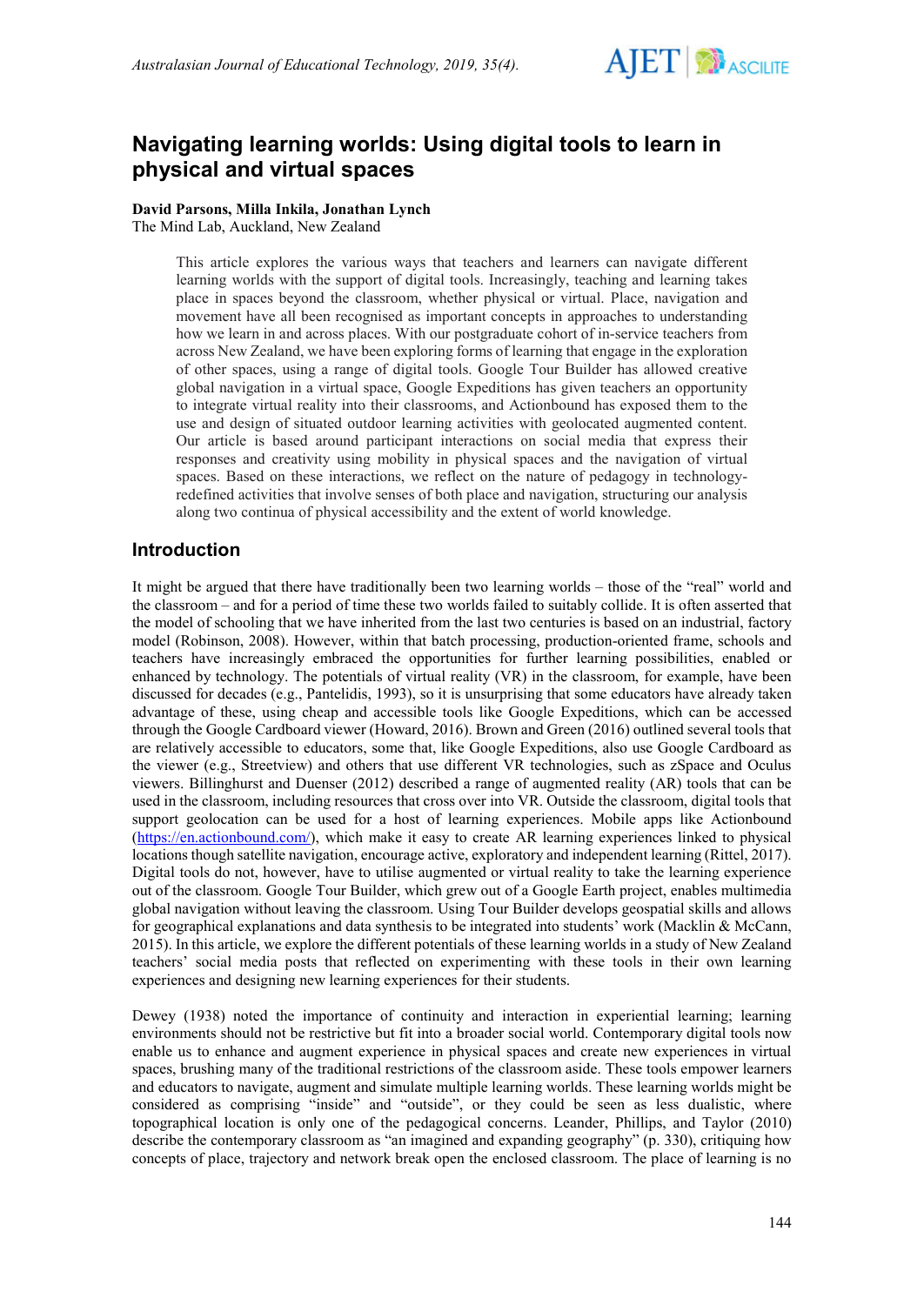

longer a single container but comprises multiplicities of experience. In this paper we seek to investigate the pedagogical impact of practicing teachers' use of digital tools in the classroom with a focus on space and place. This research also had an impact on the researchers, where we were drawn to consider the complexity and messiness of teacher adoption of such tools in the classroom within a view of place that is not dualistic, and this shift in our thinking has made us consider future research in this domain.

# **Pedagogical issues in learning worlds**

Pedagogies that foreground space and place are well established in education that occurs outside the classroom (Beames, Higgins, & Nicol, 2012; Hill & Brown, 2014). In New Zealand, education outside the classroom is a developing field of practice that incorporates place as an important pedagogical feature (Brown, 2012; Cosgriff, 2015, 2016). More generally, space and place are seen as important in education (Edwards & Usher, 2000). This has been asserted because place is primary to human experience (Casey, 1997) and because education is arguably always situated (Ellsworth, 2005; Noddings, 2012).

The way we came to understand the significance of "place" in learning changed throughout this project, and we explore our findings from two perspectives that have emerged. We originally set out to undertake this research from within a dualistic and Cartesian understanding of place and space. This was through our initial understanding of the pedagogical importance of a distinction between a virtual world and a physical world. However, the findings and discussion show that through the undertaking of this research we have challenged our original position of understanding place and space as dualistic. Our move towards continua in the findings, and discussion, were some of the ways we responded to these different understandings of place and pedagogy with digital technologies that this research has opened for us. This move to understanding place as not dualistic foregrounds the importance of place and the relations we enter into; we are always in places, and those places are fundamental to all our experience as humans (Casey, 1997). Casey posits that we are always somewhere, not just anywhere, and that our local operations are how we make sense of our emplacement, "Thus the absolute [the abstract] has become the local" (p. 305). In other words, place is about our relations with the local and the practices we undertake there.

Our shift towards this understanding of place is also informed by shifts that are being reflected in postmodern educational research. Some researchers reject dualistic views of place and are informed by theorising of space in social theory, where place is relational and hybrid (Edwards & Usher, 2000; Fenwick, Edwards, & Sawchuk, 2011). Taking a view of education and information and communications technology (ICT) within a relational frame has implications for richer understandings of practices that accommodate the messiness of teaching and learning with ICT (Al-Mahmood, 2008). Continuing in this line of thinking, Nespor (2003) offers an example of this when he argues that meaning making with course materials is a spatial configuration as well as a discursive one. This understanding of space, place, and learning as somehow interconnected, enmeshed if you will, has important pedagogical implications for learning and planning learning. For example, our planning might only consider the artefacts (e.g., slide presentations) but not the places or spaces they are used to teach in. Edwards and Usher (p. 76) note that ICT and future educational practices will be strongly influenced by the spatial changes that new technologies offer education. The boundaries of the school buildings will become diffuse and pedagogies will need to change. How do we consider these new technologies and changes in pedagogy they might engender? If, as Edwards and Usher suggest, different ways of being in place result in different meanings, how do we accommodate these ideas practically? Research on mobilities and learning technologies offer some details to consider here.

In their analysis of new learning mobilities and the role of technologies within them, Leander et al. (2010) focus on the growth in the pervasiveness of mobile devices and social networking. Certainly, these technological trends impact on ideas about where and how learning takes place, but there are also more specifically space-related technologies that expand out from the idea of classroom as container. Milgram, Takemura, Utsumi, and Kishino's (1995) reality-virtuality continuum outlined the relationships between virtual and augmented reality within an overall context of mixed reality (MR). The authors went on to outline a number of other important criteria for classifying MR systems, including the degree of ability of the viewer to manipulate objects in the system. A further concept introduced in the article was the extent of world knowledge, which defines how much we actually know about objects and the world in which they are displayed. Although the authors define this conceptualisation from a technical perspective, it also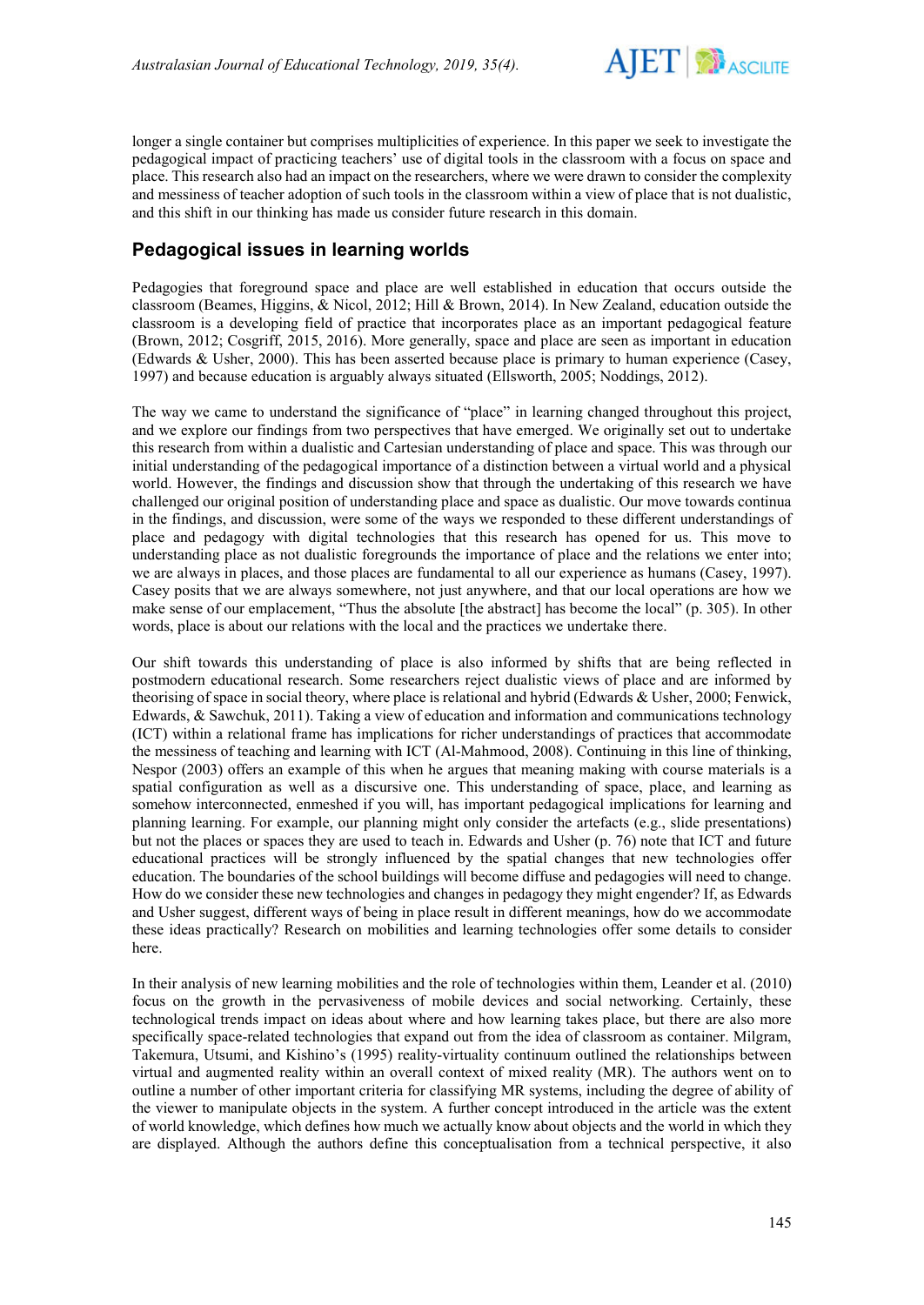

usefully matches to an educational view of MR, whereby some learning experiences are based on constructing new knowledge, while others are based on sharing existing knowledge.

The challenge for educators is to identify the appropriate learning goals and pedagogies that can be integrated into the use of such tools. What transferable skills and knowledge can be gleaned, for example, by a student wearing a VR headset to experience images from a distant location? What are the expected learning outcomes from guiding students through outdoor waypoints to gather data? What is the extent of world knowledge assumed before the activity, and what is the knowledge gained as a result of the experience?

There are also a number of pitfalls to be aware of when opening up learning into new augmented and virtual spaces. Fitzgerald et al. (2013) highlighted a number of potential issues with using MR tools for learning. Information overlays may reduce observation skills by offering excessive scaffolding and reinforcement, while excessive overlays may cause cognitive overload. User-generated content may also be of variable quality. Enriquez (2011) noted the limitations of top‐down approaches to mobility (such as field trips and museums), which ignore the "counter‐scripts" of the learners' own mobility patterns. Although we do not explore these questions and challenges in detail in this article, since each one would require extensive examination, we explore the contexts within which they may arise. The background investigation for this study raised questions such as:

- (a) How important is it that a learning activity is enacted in a real place?
- (b) What is the role of place in terms of digital learning activities, which again may take place in either physical or virtual worlds?

One answer might lie in the way that some authors and researchers understand places as pedagogical. Places can be pedagogical in the way that they encourage learning that is co-constructed between teachers, places and others (Waite, 2011). This relational view means that opportunities for learning are opened up and cocreated as places are encountered in both real and virtual worlds. For example, research that has investigated place and pedagogy in the primary geography curriculum in the United Kingdom found that through place, and learner agency, students and teachers co-constructed their curriculum and learning (Catling, 2013; Lambert & Biddulph, 2015). Understanding learning worlds as real or virtual is something we return to in the discussion, where our thinking evolves into a less separatist view. In doing so, we offer more nuanced ways to see the potential of mixed reality for learning in places, both inside and outside the classroom.

## **Research context**

The context under discussion in this article is an in-service postgraduate program for New Zealand teachers that enables them to transform their practice using digital and collaborative learning. Although there is significant course content that is situated within the classroom, some learning experiences take place in spaces beyond the classroom. Some of these learning spaces are physical (i.e., outdoor environments) and some are virtual (i.e., MR). A further learning experience is the recollected or imagined journey.

There are many software tools that embody a sense of place, real or imagined. Which ones are more likely to have pedagogical value depends on the context of learning and the characteristics of the learners. A further concern is the accessibility of software tools and related hardware, such as VR headsets. Our choice of tools for the activities reported on in this article was based on an intent to provide a broad range of placerelevant learning experiences using easily accessible, low-cost tools. Using GPS-enabled applications, we have been exposing students to the use and design of situated outdoor learning activities that can be created for accessible outdoor spaces. Using VR, we have given students an opportunity to integrate distant worlds into their classrooms, while mapping and exploration tools allow creative global navigation in a virtual space. The purpose of this article is to seek to examine the nature of these learning experiences through an analysis of the students' social media posts, and to consider what future research direction we should take.

To provide a context within which we might integrate learning that takes account of place into the classroom, we selected the following tools: Actionbound (for outdoor location-based augmented reality), Google Expeditions (for VR) and Google Tour Builder (for augmented map-based learning). Actionbound is a simple tool that makes it possible to quickly create learning activities through which students can navigate using QR codes or GPS locations. Various activities can be configured to take place at these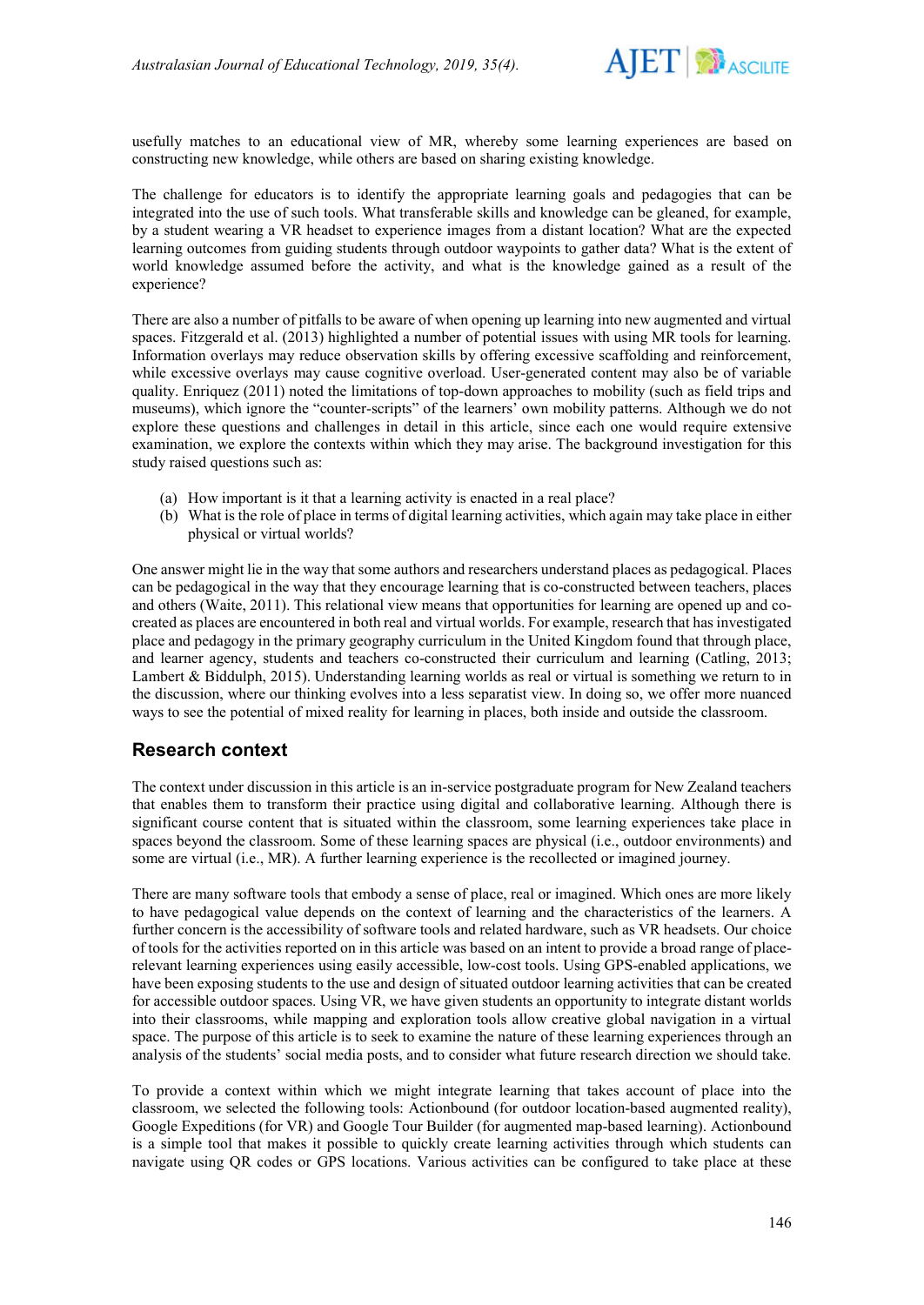

locations, such as answering questions or taking photos or videos and capturing these with the app. Google Expeditions is a tool that can be used with the Cardboard VR viewer in a team context, where one member takes the role of guide and others take the role of virtual explorers. The VR experiences provided by Google Expeditions are collections of 360 degree and/or 3D images annotated with further information. Custom educational content is being created with various partners, and teachers can create their own trips and upload them to share (Google, 2019). Tour Builder is an interesting tool that was originally created for Google Earth to give veterans a way to record where military service has taken them, to preserve their stories and memories (Google, 2018). It differs from creating flythrough tours in Google Earth since it runs independently of Google Earth in the browser and makes it easy to add photos and videos to a tour sequence and share these on social media.

There are clearly some advantages to designing learning with digital activities that are grounded in realplace experiences as these bring together aspects of real-world learning as noted in the ITL rubric for 21st Century Education (Microsoft Corporation, 2012). The rubric emphasises that real-world learning should involve solving real-world problems, and also innovating, so it is important that experiences of place in education are designed to allow for innovation. Learning outside the classroom is invaluable for developing creative and entrepreneurial qualities (Zhao, 2012), but we should consider to what extent this has to be physically outside the classroom, as opposed to being experienced in virtual spaces. Innovation is sometimes easier in virtual or augmented environments than in purely physical ones.

## **Method**

Data were gathered for this study from social media posts made by our students (i.e., teachers enrolled on the course) relating to the use of tools relevant to an analysis of learning worlds. A low-risk notification was made to the institutional ethics community stating that data collection would be anonymous and that student participation in posting data was informed and optional. Relevant student posts were gathered from Google Plus online communities, where students voluntarily share their professional interactions with other members of the course and their facilitators. No personal posts are made to these communities, which are intended as professional online communities of practice. In many cases, the posts made to the course Google Plus community page are links to the students' public, professional course blogs. Many of the posts are collaborative. Postings from three cohorts, consisting of around 1000 students, were analysed. From these posts, we identified 152 that contained relevant insights for this particular study, by referring to the tools we were investigating and the concept of navigation. This data, which was aggregated and anonymised, was qualitatively analysed for ideas and themes related to different aspects of learning worlds and the nature of navigation within them. Our coding approach was initially open. We took each post and summarised its core learning space. Then we identified groups of related posts that addressed similar learning spaces. For example, the category "cultural journeys" was used to group together activities based around iconic New Zealand experiences such as the journey of the ANZAC soldiers to Gallipoli. The next phase of coding was axial, based on two modified continua from Milgram et al. (1995); a physical accessibility and learning spaces continuum (based on the reality-virtuality continuum) which captures the extent to which learning can take place in real-world contexts, and an extent of world knowledge continuum, which we adapted to consider to what extent a learning activity relies on existing or new knowledge. We describe these continua in more detail in the following sections.

### **Physical accessibility continuum**

Figure 1 describes the continuum of physical accessibility, where some learning activities are simple to host in an augmented physical space, while others are difficult or impossible, and would require a virtual learning space.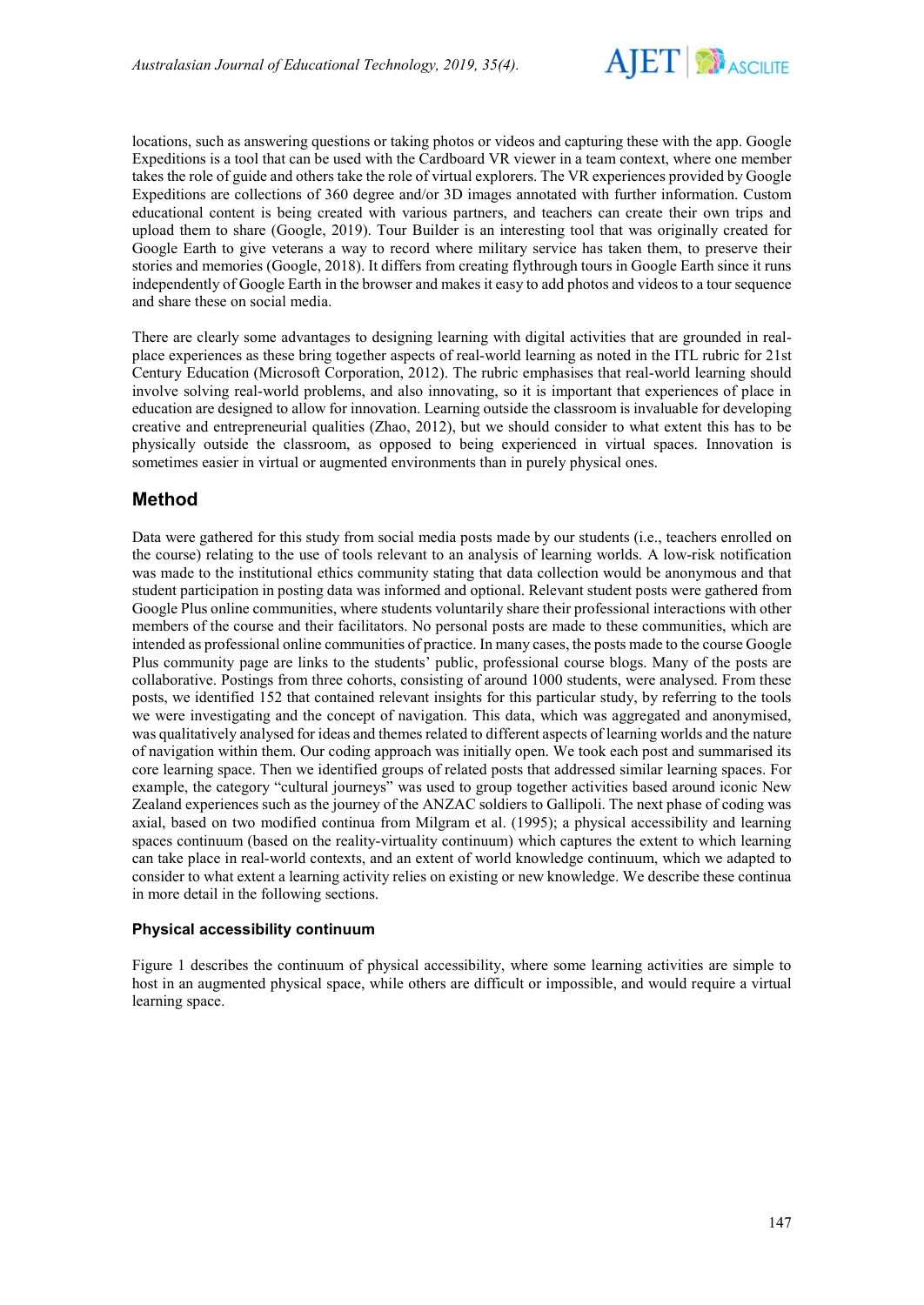



*Figure 1.* The continuum of physical accessibility in learning spaces

The continuum of physical accessibility in learning spaces leads to very different technological and pedagogical solutions for different levels of accessibility. Tools like Actionbound, which enable learners to explore augmented, geolocated, real-world contexts, are of necessity based in locations that are easily accessed. Examples from the data are typically sited around schools, or at least localities. Where locations are physically inaccessible for most or all students, because of the costs or potential risks involved in visiting such locations, VR tools such as Google Expeditions can provide immersive learning contexts. Between these two extremes, tools such as Tour Builder can involve either local tours that could be physically undertaken, or much more distant itineraries that serve different educational purposes. Thus, the sense of place, whether physical or virtual, is supported from a learning perspective by a diverse range of digital tools. Although not core to our discussion, the concept of affordance has some role to play here. Physical learning spaces that are being augmented by technology can be explored by leveraging the affordances of in situ devices (Parsons, Wishart, & Thomas, 2016). In contrast, the ability of a VR tool to facilitate experiential learning tasks that would be impractical or impossible to undertake in the real world is an affordance in itself (Dalgarno & Lee, 2010).

### **Extent of world knowledge continuum**

The second continuum (Figure 2) relates to the extent of world knowledge. In this article we reinterpret this concept from its original technical definition (Milgram et al., 1995) to one that questions to what extent students are recording the known, or discovering the unknown, in different learning spaces. The role of affordance in this continuum is primarily focused on the extent to which different digital tools enable the creation or transmission of content.



*Figure 2.* The continuum of extent of world knowledge

The continuum of the extent of world knowledge is based on how much pre-existing knowledge the learner brings to a given learning world. In some cases, digital tools are used to record and share personal knowledge that is already well known to the self, but in sharing with others may become more socially understood. At the other end of the continuum there is the experience of entirely new learning worlds, where little or no knowledge is pre-existing, for example, a virtual tour of an environment never before explored. In some cases, digital tools are used to enhance knowledge that is partly familiar, for example, local culture, history or geography, where AR tools can help to provide a deeper understanding of the familiar world.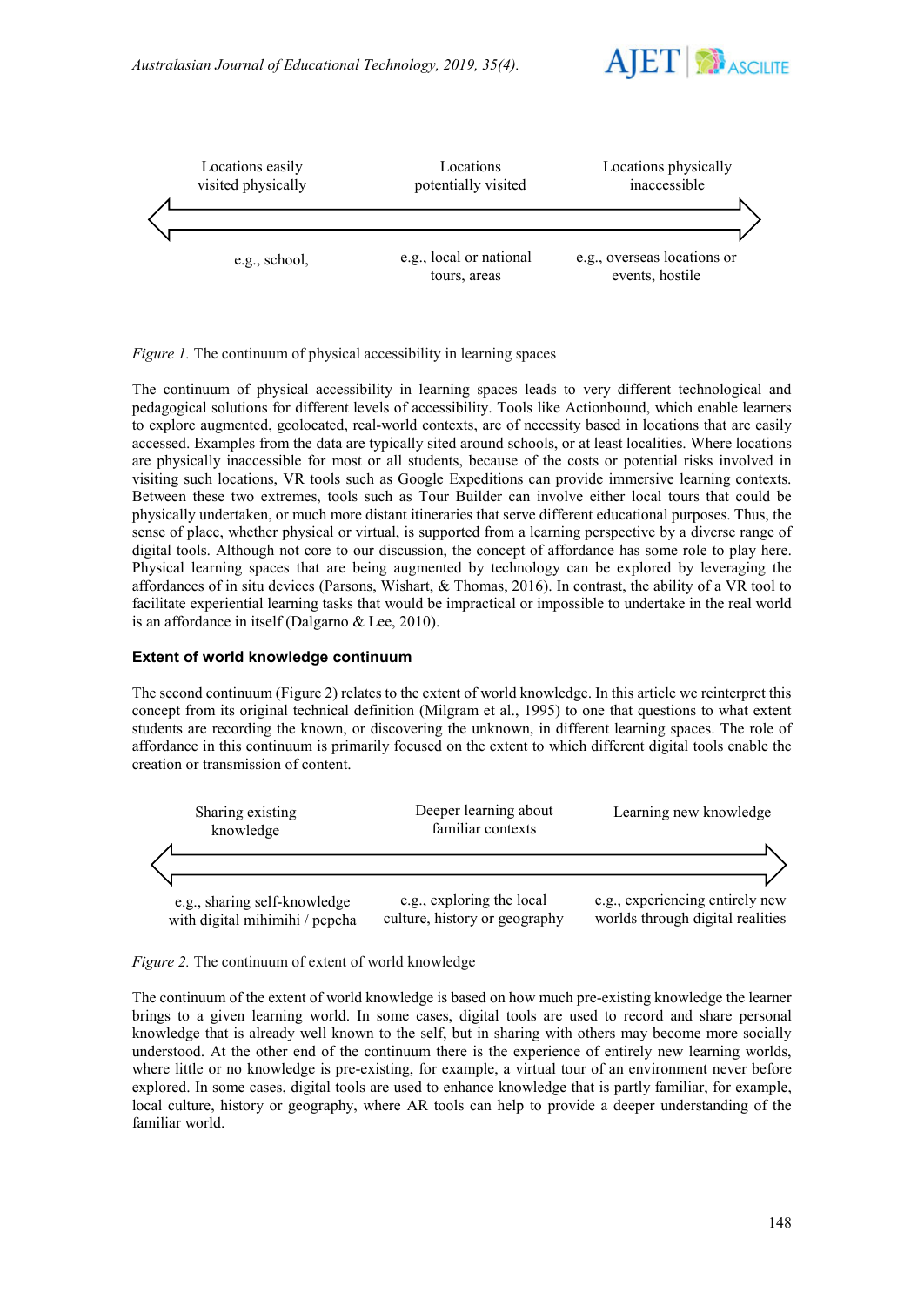

In terms of real-world knowledge within a relational view of place, we see that there are possibilities for digital technologies to enhance partly familiar knowledge, and there is room for more nuanced understandings here. In a relational worldview, we might ask other questions of this data. For example, what features of real-world knowledge do virtual technologies hide or obscure? Some real-world knowledge that is reliant on the visual may be learnt, but what about that which is less visual? The virtual tool will bring us into certain relations with the places we see in the technologies, but what other relations are we intertwined with and what pedagogy is influenced? We might consider what configurations of technology, imagery and location the virtual experience is taking place in, to further understand learning in this area.

In applying these continua to our analysis, we first analysed each type of tool use separately: augmented map-based navigation, outdoor navigation using location-based tools and virtual navigation in immersive online spaces. For each tool we then mapped the learning activity types against both continua to explore how these two continua interact in teaching and learning that is situated in space and place.

## **Results and analysis**

In this section we present an analysis of the data in three subsections, one for each of the three applications that were investigated: Google Tour Builder, Actionbound and Google Expeditions.

### **Google Tour Builder**

The most popular tool in terms of community posts was Google Tour Builder. It was clear that the tool inspired many ideas for how it could be used in the classroom. Since Tour Builder enables the whole world to be virtually accessed and interacted with, it is unsurprising that many of the suggested learning activities were about creating new knowledge in physically inaccessible spaces. Important in some of these activities is the absolute nature of inaccessibility. For example, visiting the seven wonders of the ancient world can only be done virtually, even if one were to travel to their former locations, since all have disappeared, save the pyramids. Others might prove hazardous to visit in person, such as earthquakes and volcanoes, or certain areas of child poverty (e.g., war zones). One of the more imaginative suggestions asked students to pick some types of Pokemon and identify new places that could be used in the game by taking an approach based on biomes, whereby plants and animals with common characteristics are found in different areas with similar climates.

At the other end of the scale were student experiences that were often shared by many peers, such as school camps. In these situations, the physical locations were known to the participants, and the activities included sharing experiences of familiar knowledge. Several other tours were based on the New Zealand Māori concept of the *mihimihi/pepeha*, whereby individuals introduce themselves to a gathering and include the important places and the life journeys that have brought them to where they are today. Activities designed around this concept were often approached in a collaborative manner so a single "tour" would include the journeys of all members of the class. These tours might move beyond locations that are easy to visit, but would often be located in known and accessible locations.

Amazing Race–style tours were also favoured, integrating clues and tasks (such as budgeting) with navigating outdoor locations. This clearly overlaps in style with the geolocated outdoor activities that were also undertaken in the course. Contexts for these varied, but one example was related to Auckland city's infrastructure issues. Several submissions related to specific geographical areas and features of New Zealand that would have been relevant to students in those locations, such as the Canterbury rivers (on the East of New Zealand's South Island) and the Wairarapa (an area in the South East of New Zealand's North Island). A broader national issue that was tackled was earthquakes (where they have occurred, relationships between them, their long-term impact on tourism, transport) – at the forefront of the experience of many in New Zealand.

Some of these were simple tourist itineraries such as the classic New Zealand Tiki tour (taking a roundabout route to a destination, if indeed there is any destination at all), although these were not simply lists of locations but also included learning activities, such as calculating overall costs, explaining reasons for visiting certain locations and representing these with appropriate artefacts. Some were explicitly themed to subject areas, such as a tour of architectural shapes. A number of world tour itineraries were included, some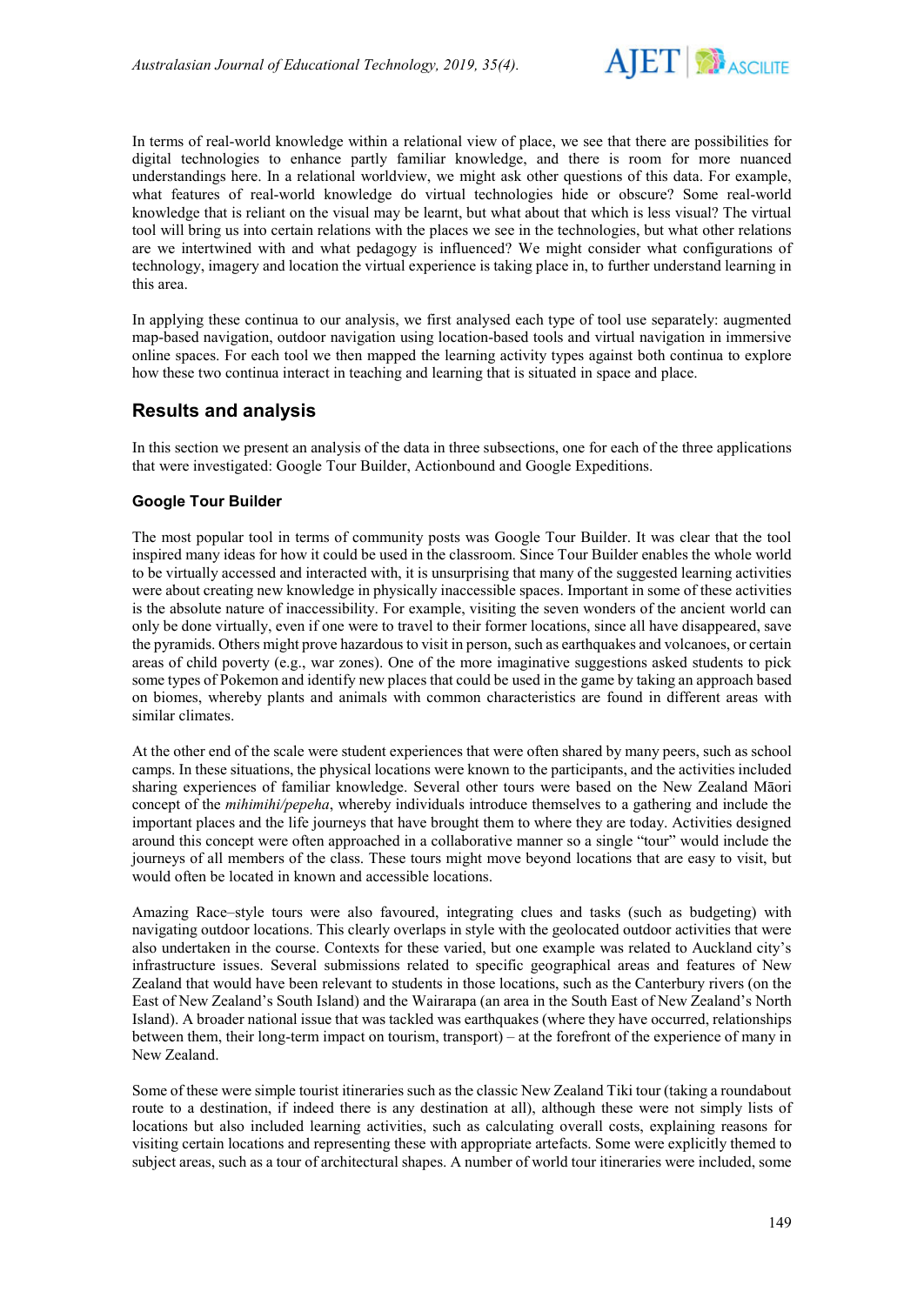

to record actual journeys by students and teachers, and others to plan possible journeys, including tasks such as language learning. A number of submissions related to the Rio Olympics, which was topical at the time when we explored Tour Builder with one of the cohorts. While many of these were simply about getting to Rio, or the journey of the Olympic torch, one of the more interesting submissions asked students to consider where the various teams were training, and why these locations had been chosen for those sports.

New Zealand culture and history played a significant role in many of the ideas, for example, the journey of New Zealand ANZAC soldiers to Gallipoli in World War 1, the *haerenga* (journey) of Maui through Aotearoa (New Zealand), and following in the footsteps of Sir Edmund Hillary. We placed these cultural journeys firmly in the middle of the continua, in that they are both deeply familiar to a New Zealand audience but also open to much further learning, with both local and distant contexts. We might contrast this placement with less familiar New Zealand histories of the Otago Gold Rush or significant disasters, where learning new knowledge is more to the fore.

In the next two figures we present two indicative examples of different types of journey. Figure 3 is typical of those that related to specific locations and shows a tour of seven natural wonders of the world, where students were encouraged to "use your senses to describe your location so that we have the feeling of being there".



*Figure 3.* Student social media post suggesting a Google Tour Builder activity based on seven natural wonders of the world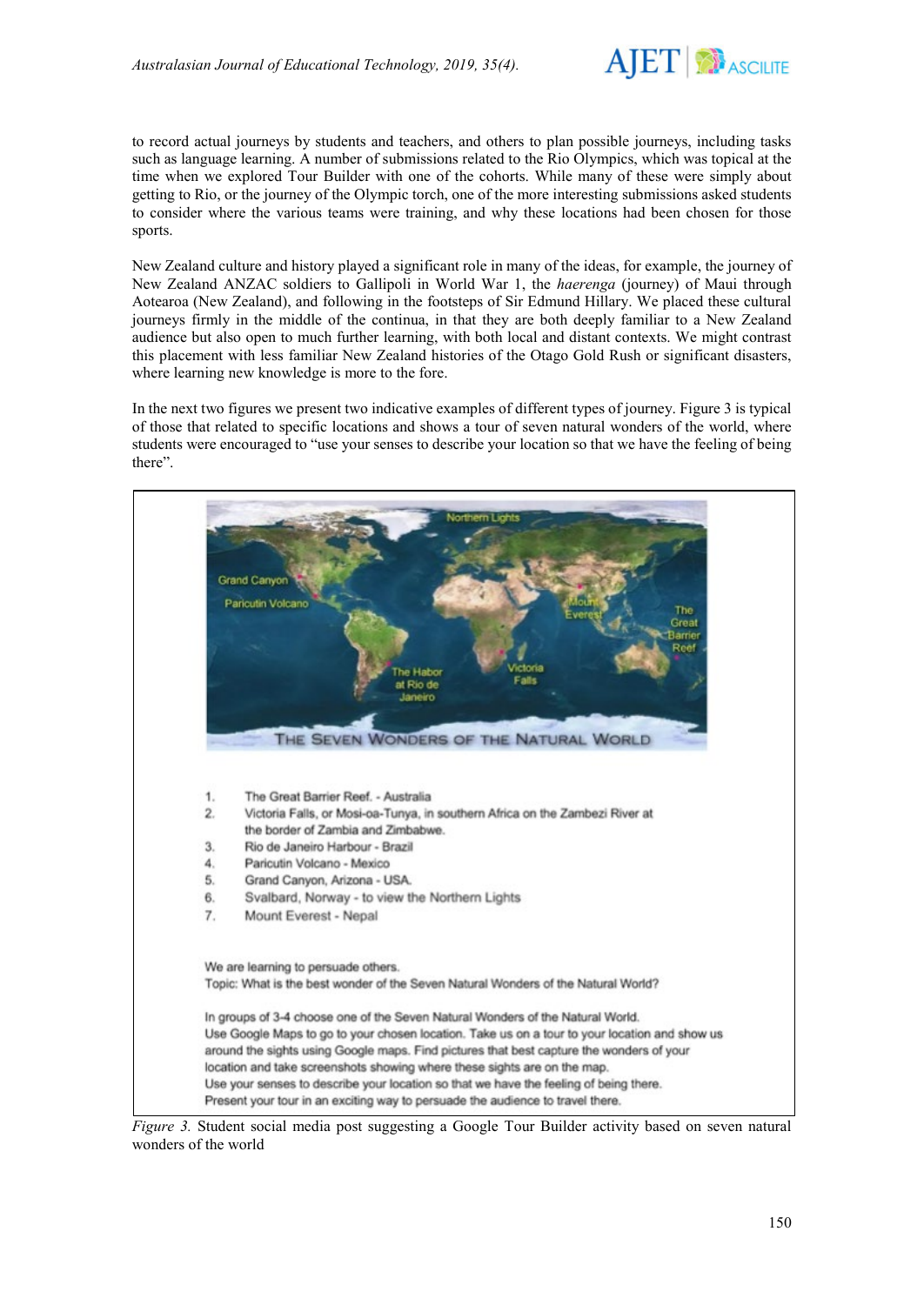

The post shown in Figure 4 represents the more imaginary journeys, inspired here by a work of fiction, Roald Dahl's *Esio Trot*, in which a distance of a million miles is mentioned. In the suggested activity, students would consider where they might end up after a million miles, and also consider whether travelling a million miles was even realistic.

# **Esio Trot: Google Tour Builder Activity**

**CURRICULUM LINKS: Literacy, Numeracy, Measurement KEY COMP: Self Management** PEDAGOGY: Direct instruction, peer conferencing **TECHNOLOGY: Google Tour** 

### **Learning Objective:**

To create a Google Tour showing if you were to travel a million miles where you might end up.

#### **Lesson Plan:**

In Esio Trot by Roald Dahl Mr Hoppy imagines that the distance between his balcony and Mrs Silver's is a million mile away. How far is this? If you were to travel a million miles. Where might you end up? Plan your trip using Google Trip Builder. Remember to include an explanation as to why you want to visit that particular place e.g. what you want to do there and who you might see, and a photograph of something you want to see. Can you travel a million miles? Is this realistic?

Show students an example of a Google Tour.

Individually students create a Google Tour showing where you could visit around the world in a million miles

#### You must:

- State where you would travel to on your tour
- What you might do at destination, include photos and relevant information
- Know how many miles each part of the journey is
- Convert your miles to kilometres because this is the unit of measurement we use in New Zealand

#### **Extension:**

- Compare the journey with how our ancestors would have travelled (time, access to countries, transportation)
- What might happen in the future?
- Compare the risks from traveling now to when our ancestors travelled.

*Figure 4.* Student social media post suggesting a Google Tour Builder activity based on Roald Dahl's *Esio Trot*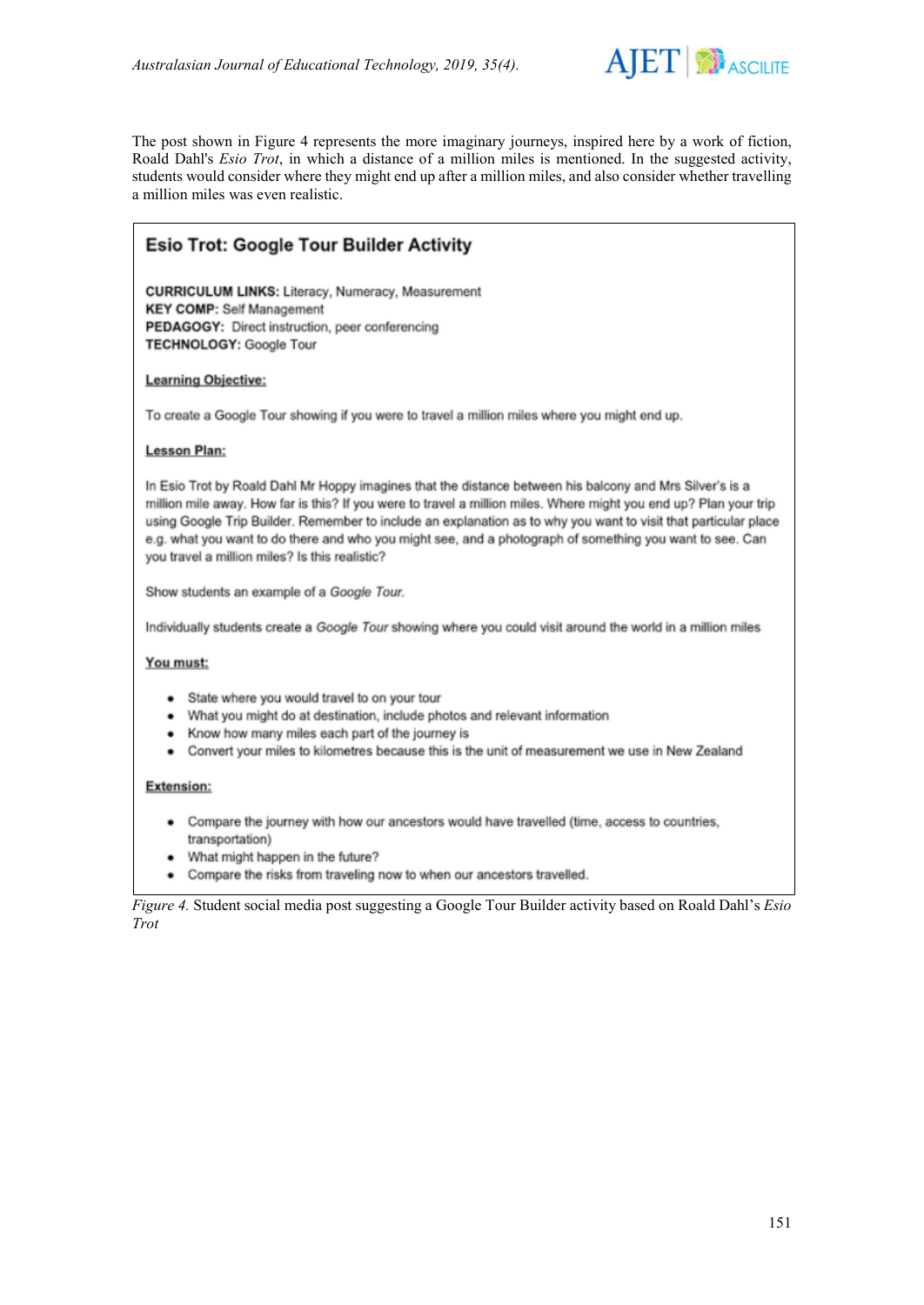

Figure 5 provides a mapping of the various ideas that emerged from our analysis of learning activities designed for Tour Builder, grouped into relevant categories, against the two continua of physical accessibility and extent of world knowledge.

| Learning<br>new<br>knowledge                        | <b>Natural environment</b><br>Botany treasure hunt (1)<br>Natural environment quiz (2)                                                                 | <b>National History</b><br>Otago gold rush (1)<br>$NZ$ disasters $(1)$                                                                                     | <b>Global History</b><br>Darwin's voyage (1)<br>Origin of paper (1)<br>7 Ancient Wonders (1)                                                                                                  |
|-----------------------------------------------------|--------------------------------------------------------------------------------------------------------------------------------------------------------|------------------------------------------------------------------------------------------------------------------------------------------------------------|-----------------------------------------------------------------------------------------------------------------------------------------------------------------------------------------------|
|                                                     | <b>National cultural tours</b><br>Landmarks (1)<br>Sea wall murals (1)<br>The Hobbit (1)<br>Christchurch post-quake art (1)                            | <b>Sport</b><br>Football locations (1)<br>Sports team season (1)<br>Olympics (4)                                                                           | <b>Global environment</b><br>7 natural wonders (1)<br>Amazon environment (1)<br>Earthquakes / volcanoes (1)<br>Pokemon biomes (1)<br>Global child poverty (1)<br>Pacific island resources (1) |
|                                                     | Cities $(1)$                                                                                                                                           | <b>Cultural journeys</b><br>ANZACs to Gallipoli (2)<br>the haerenga of Maui (1)<br>Te Ara o Nga Tipuna (1)                                                 | <b>Global Theme tours</b><br>Street foods (1)<br>Barcelona street sculptures (1)<br>Successful enterprises (1)<br>Architectural shapes (2)                                                    |
| Deeper<br>learning<br>about<br>familiar<br>contexts | <b>Local Tours</b><br>Cities $(6)$<br>Rivers and harbours (4)<br>Regions (9)<br>Local hero $(1)$                                                       | Sir Edmund Hillary (1)<br><b>NZ</b> Tour<br>Tiki tour (2)<br>Volcanoes of NZ $(1)$<br>$NZ$ cities $(1)$<br>For overseas visitors (2)<br>'Amazing Race' (6) | <b>Global migrations</b><br>Wine varieties (1)<br>Homo sapiens $(1)$<br>Student migration (2)                                                                                                 |
| Sharing<br>existing<br>knowledge                    | <b>Student experience</b><br>Fun run<br>Community places 3<br>School camp (2)<br>Global connections (1)<br>Home town $(3)$<br>Promoting the region (3) | <b>Fiction tour</b><br>Roald Dahl's Esio Trot (1)<br>Creative stories (1)<br><b>Origins</b><br>mihimihi/pepeha (6)<br>International students (1)           | <b>General World Tour</b><br>Future tour itineraries (8)<br>Past world travels (2)                                                                                                            |
|                                                     | Locations easily<br>visited physically                                                                                                                 | Locations potentially<br>visited physically                                                                                                                | Locations physically<br>inaccessible                                                                                                                                                          |

*Figure 5.* Tour Builder activities mapped against the continua of physical accessibly and the extent of world knowledge.

### **Actionbound**

Posts relating to the use of Actionbound were also relatively well represented. A common theme of those that were found was to help new students navigate their way around their schools and identify important locations. One of the non-school examples created by the students asked users to identify places to buy food at specific locations. Depending on the area, this could provide a rich source of cultural discussion. Another example was based on navigating through a culture walk. Two groups created explorations based on fostering hauora (well-being) while another activity focused on linking up with other staff members at cafes for specific activities. Learning designs that are based on navigating "real" spaces resonate strongly with the concept of situated cognition, where knowledge involves the activity, context, and culture in which it is developed and used (Brown, Collins & Duguid, 1989). Although our data set was very small, it amply demonstrated these concepts: activity (e.g., buying food), context (e.g., school) and culture (e.g., culture walk).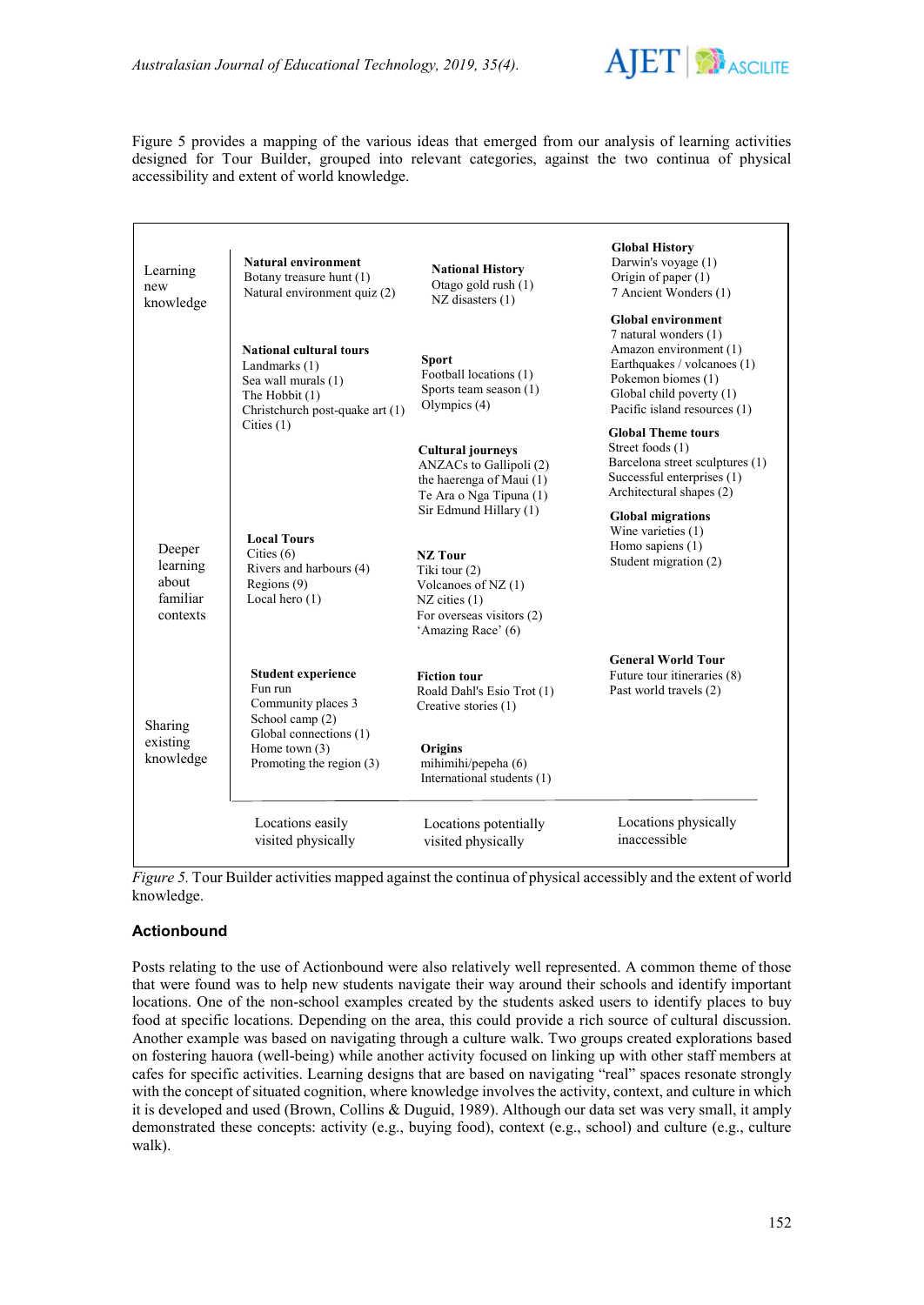

One particularly interesting example, which is categorised under cultural understanding, is based on a recreation of a story about a young Sudanese girl fetching water. The outline design of the navigation, for implementation using Actionbound, is shown in Figure 6. This type of overlaying of a virtual story onto a real-world location is redolent of situated learning activities such as "invisible buildings", where fiction augments physical places (Winter & Pemberton, 2011).

To get an idea of how easily we get water and to get some idea of the challenge the young Sudanese girl in our shared story faced #hamilton #gameflowchart



*Figure 6.* An outline design for an Actionbound activity based on a Sudanese girl's search for water

Figure 7 shows the Actionbound activity types we identified from the data positioned against the two continua.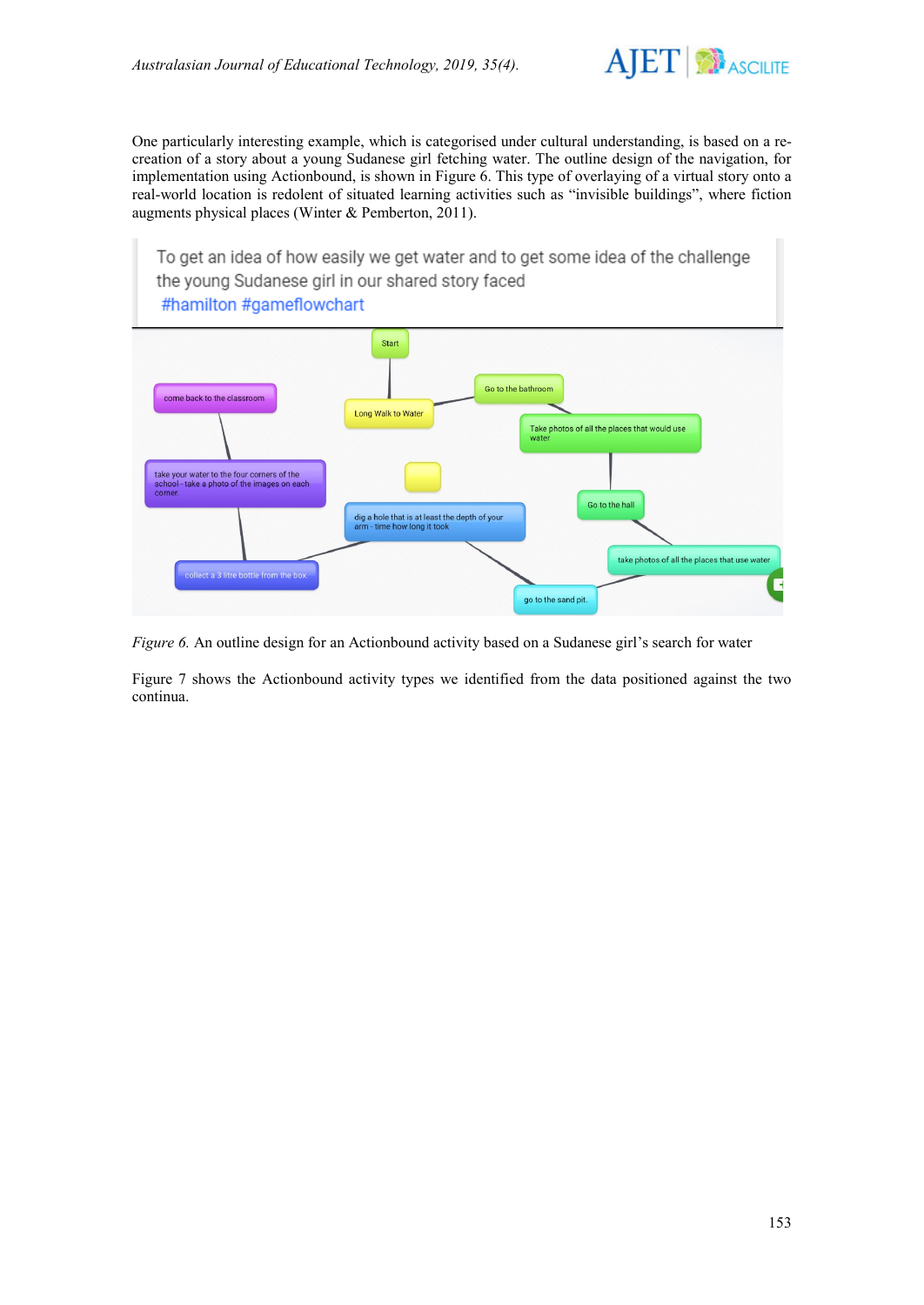

| Learning<br>new<br>knowledge              | <b>Local Orientation</b><br>School familiarisation (10)                                                                                                                          | History/geography<br>Industrial archaeology (1)                                                                                                                   | Non geolocated content<br>Interacting with policies (1)                      |
|-------------------------------------------|----------------------------------------------------------------------------------------------------------------------------------------------------------------------------------|-------------------------------------------------------------------------------------------------------------------------------------------------------------------|------------------------------------------------------------------------------|
| Deeper                                    | <b>Generic challenges</b><br>Geolocated treasure hunt (1)<br>Geolocated challenges (5)<br><b>Natural environment</b><br>Botany treasure hunt (1)<br>Natural environment quiz (2) | <b>Art History</b><br>Gallery tour (1)<br><b>Specific skills</b><br>Photography (1)<br>Geoskills (1)<br>Learning about fingerprints (1)<br>Science experiment (2) | <b>Cultural understanding</b><br>Chinese adventure (1)<br>Water in Sudan (1) |
| learning<br>about<br>familiar<br>contexts | <b>Local Orientation</b><br>Finding stationary (1)<br>Cafes $(1)$<br>Games<br>Hunt the chickens (1)<br>Game of life (1)<br>Arithmetic game (1)                                   | <b>Cultural understanding</b><br>Maori experience (3)                                                                                                             | Language<br>Japanese language tasks (1)                                      |
| Sharing<br>existing<br>knowledge          | <b>Practical activities</b><br>Worm farm game (1)<br>Beautifying school (1)<br>Rubbish and recycling (1)<br>Mission day map $(1)$                                                |                                                                                                                                                                   |                                                                              |
|                                           | Locations easily<br>visited physically                                                                                                                                           | Locations potentially<br>visited physically                                                                                                                       | Locations physically<br>inaccessible                                         |

*Figure 7.* Actionbound activities mapped against the continua of physical accessibly and the extent of world knowledge

## **Google Expeditions**

There were few posts relating to the use of Google Expeditions. Apart from some acknowledgement that students could more directly experience places around the world, rather than just looking at pictures, there were few pedagogical suggestions, although those that tried it out with their students or colleagues reported a very enthusiastic reaction. However, one post suggested using this tool as a precursor to a video call with a class overseas, a way of becoming familiar with the other students' context before meeting (virtually) with them. Some teachers reflected that it was easier and more directly useful to implement AR in the classroom, since AR could be used to overlay relevant resources to parts of a school and provide in-context learning, such as Te Reo Māori words and phrases, or students providing their own augmented photo walls. Perhaps the key feedback from the use of Google Expeditions was that it had huge potential for the future, as outlined in this student's social media post:

We believe that the Expeditions app is closest to the "sweet spot" out of all the apps we have tried tonight... This app would open up the world in all subjects and take you to places you may not be able to take your class to. Even if you already have the content knowledge, the app offers even more for you with the prompts at each point, and follow up questions too for your students! It covers many of the ITL rubrics too - collaboration, knowledge construction, use of ICT, solving real world problems.

It was clear, however, that using pre-created content in Google Expeditions was not leading to constructivist forms of learning. As with many other software tools, it works at multiple levels. Using pre-created content can be a first step in learning with such environments, but for them to embody effective pedagogy, educators and students need to be able to create their own content, in virtual spaces related to them. A similar context appears with virtual world tools, where learning depends on specially constructed environments that are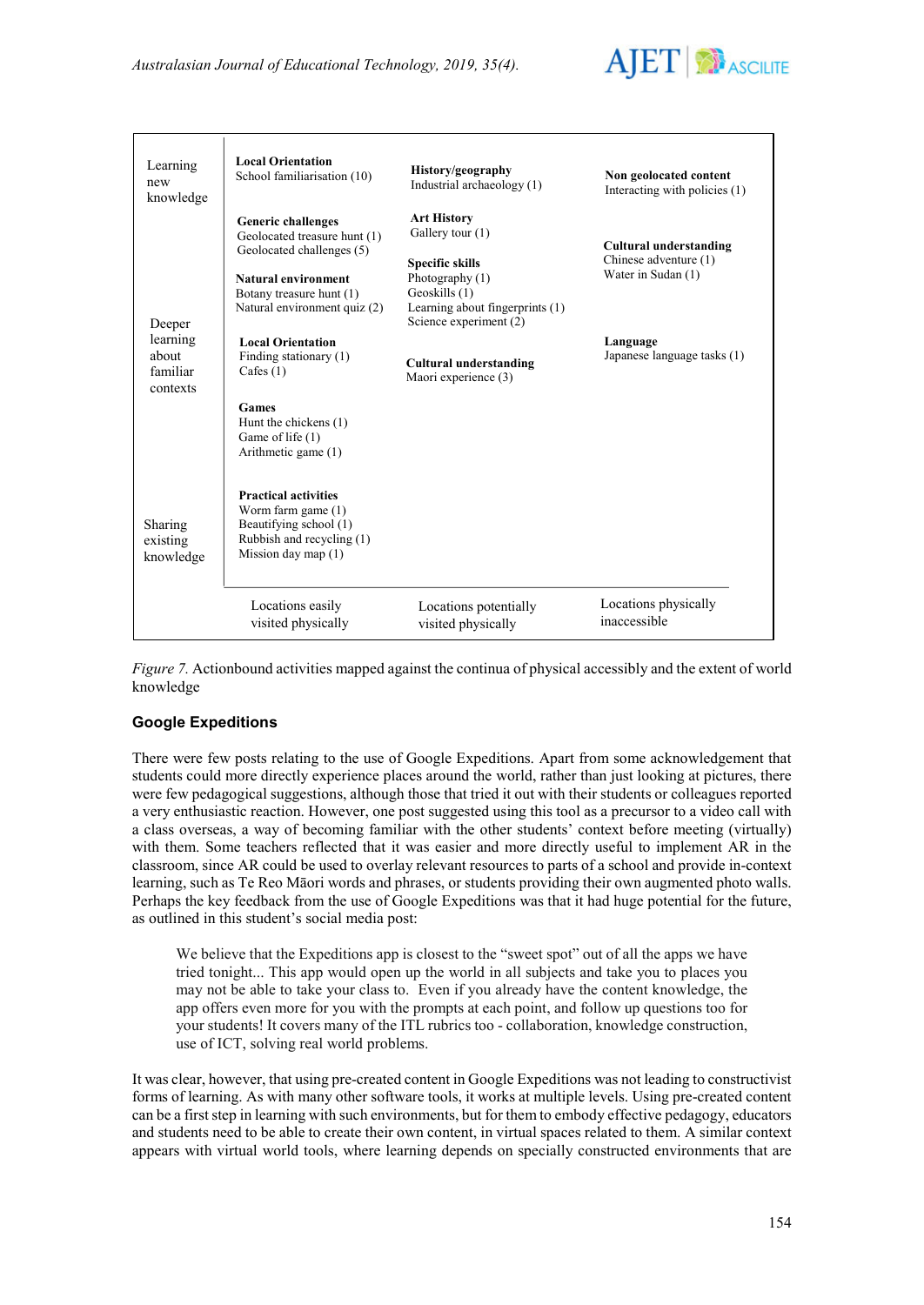

relevant to specific learning goals (Parsons, Stockdale, Bowles, & Kamble, 2008). The barriers to entry, however, include the cost and complexity of using such tools. Referring once again to the Real World Learning rubric (Microsoft Corporation, 2012), a tool that makes it difficult to innovate does not fully support real-world learning. Fortunately, since we ran the sessions that informed this article, Google have given access to the Tour Creator tool that allows teachers to create their own expeditions (Perez, 2018).

# **Discussion and future work**

Our study has raised a couple of questions around the relationship between pedagogy and learning worlds, both physical and virtual. One question was: How important is it that a learning activity is enacted in a real place? A subsequent question was: What is the role of place in terms of digital learning activities, which again may take place in either physical or virtual worlds? With regard to the first question, it is notable that, whether or not the learning activities designed by our students were based in physically accessible locations, they were nevertheless real places. This is in the sense that if, for example, teachers designed a learning activity using Tour Builder that related to the Olympic Games, although the students would not be enacting their learning in that real place, the learning would nevertheless be based on the realities of that place, such as students looking at why different sports teams based their training camps in different locations. Another aspect to consider is the way that learning activities were often designed to take place in familiar geographies, even if the learning itself was set in a virtual representation of that geography. Thus, the learning can take the role of either an understanding of a known context or a trigger for interpreting future experiences, but we consider it significant that a number of learning activities were located in these nearby geographies. We are also drawn to consider what role these technologies play in the affective domain and what pedagogical strategies are important for us to use them to educate in this area

The first question in this discussion is also an ontological and epistemological one. How we understand place will impinge on how it will be considered in any pedagogy. For this research, we came to see that the issue is not about whether a place is real or virtual as both can be pedagogically useful or important; the real and virtual are not so separate. This is in line with emerging socio-material orientations to educational research. Fenwick et al. (2011) argue that digital technologies and ICT create spatial experiences that are "real" (p. 139) enough to be pedagogically important. In other words, the dichotomy of real/virtual is not useful in any pragmatic understanding of how our lives are intertwined with technology, ICT or virtual experiences. Fenwick et al. note that the techno-spatial configurations of our day-to-day lives, our material worlds, successfully accommodate virtual worlds or cyberspace. Pragmatically, we can understand them to not be separated but relationally intertwined. The result of this view is that virtual experiences can be pedagogically useful because the virtual world is not separate from any other world. Al-Mahmood (2008) argues for taking a relational view of the ontological situation in her research on identity, spatiality and online learning spaces. Al-Mahmood argues for an understanding of the social-material as where the multiple intermingling of materials, people, artefacts texts, etc., are all involved in how we make sense of the world. She argues that we need "to view spaces/places as dynamic and emergent" (p. 19). The result of these views is that what is important pedagogically are the new networks, new configurations and new possibilities for learning about the world through the digital and virtual worlds we enter into (Fenwick et al., 2011). We see the strengths of the continua we offer here as ways of understanding what new possibilities might come about through the virtual worlds we encourage our learners to engage with. The continua allow for consideration of the relational and networked features of places and the new relations that might be produced. What we did notice was the possibilities that the digital components brought to these understandings.

In terms of the second question, it would be reasonable to conclude that the digital component was essential to the experience in every case. Most of these activities would have been impossible without the digital tools. Certainly, the VR experiences could not be replicated in other ways. Learning activities that involved augmenting the real world, such as geolocated, GPS-enabled learning journeys could of course be replicated to some extent without digital tools, but with much less richness and interactivity, and with considerably less opportunity for participants to co-create content. Tour Builder at its simplest is just navigating across maps. However, again, the richness of the tool itself and the ability to integrate a range of multimedia makes it far more pedagogically valuable than a non-digital solution. We see from these examples that pedagogies of place are potentially greatly enhanced by the appropriate integration of suitable tools that meet pedagogical aims and objectives. These points also allude to the interconnectedness of places to the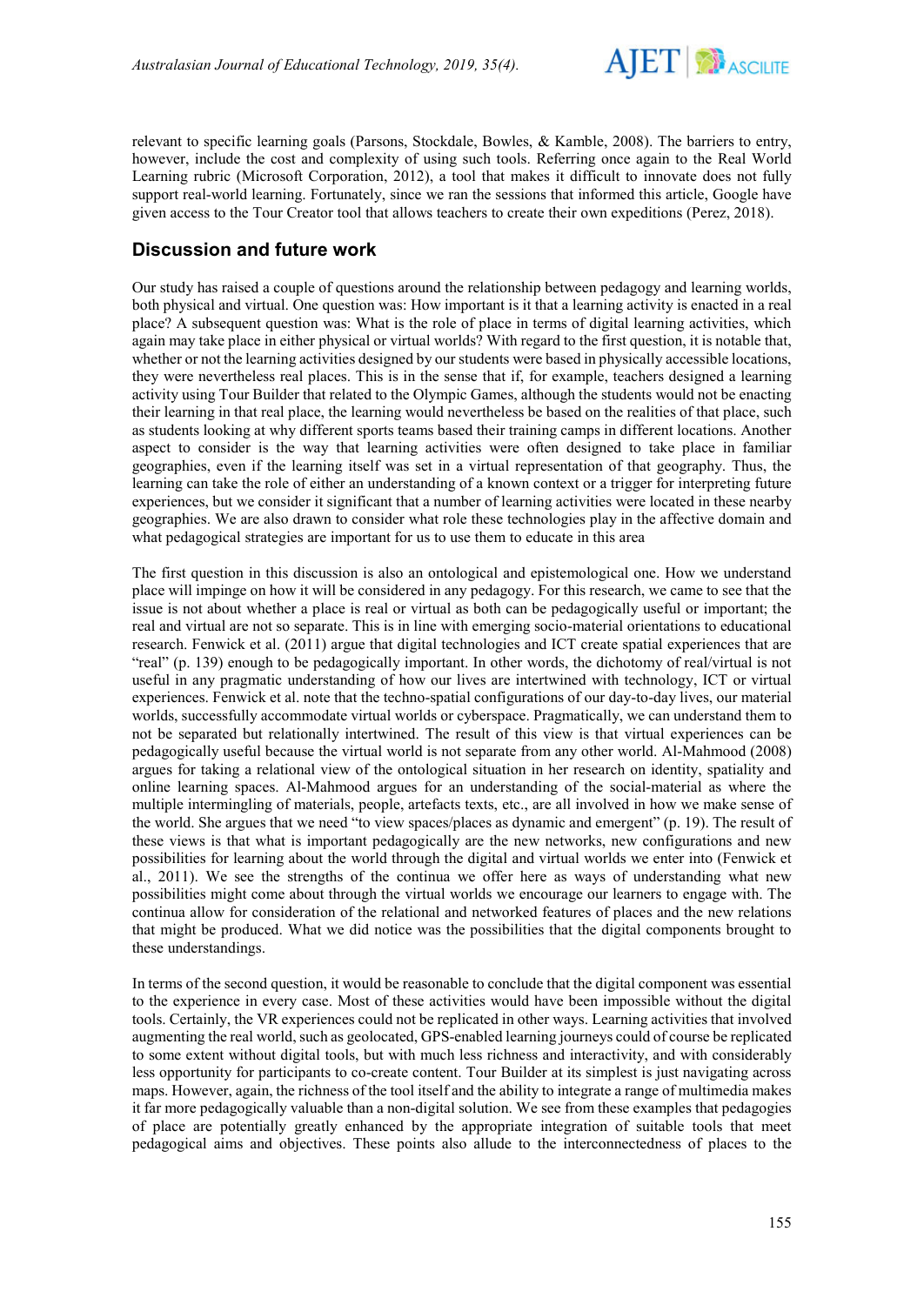

pedagogy and suggest that the delineation between real and virtual is less of a distinction and more about certain relations and capacities coming into being that enrich education and learning.

Finally, we should not leave the discussion of learning worlds without recognising the importance of students having the opportunity to share their self-made products with others online. In each of the activities described in this article, regardless of the tools used, our students linked evidence of their learning with their online Google Plus community. By doing this they made the learning impact wider, as indeed their own students can when they use these opportunities. By using such tools, and sharing their creations, they provide real learning to people outside their own circles, making it more real and open to those beyond their classroom. For physical accessibility – within a relational view of place – how might these digital tools contribute to, and foster, a sense of place? These tools provide a visual and cognitive experience of place but are there affective dimensions being missed? We know that affective responses and dimensions to "place experiences" are powerful pedagogical dimensions (Somerville, Davies, Power, Gannon, & de Carteret, 2011; Somerville, Power & de Carteret, 2009) and these can be especially important for linking experiences to ethics of care for places (Wattchow & Brown, 2011). We suggest further research in how AR and VR include or exclude the affective domain in pedagogy.

We have seen from our two continua that there are many combinations of physicality and world knowledge, each of which can provide valuable learning experiences. These are all reinforced by the shared learning space of online communities of practice. In seeking to take advantage of the new worlds being constantly opened up by technology, the challenge for educators is to identify the best tools and pedagogical approaches to meet the required learning outcomes. As well as this, educators might choose to develop strategies to harness learning that emerges through the interconnections with technologies and place. This might include harnessing with any unplanned place relations that we enter into. For example, virtual experiences of places that are physically inaccessible may produce new place relations that are pedagogically important, such as children's affective responses to "witnessing" a rainforest through a VR headset for the first time. We hope that the continua and examples outlined in this article will provide some assistance in making these decisions. Although our data set is somewhat limited, it does provide us with some interesting insights into how our students have interpreted the potentials of location-based learning. whether physical or virtual, as applied to their own particular teaching and learning contexts.

A third continuum that we considered in our analysis relates to the scripts and counter-scripts of learning spaces (Figure 8); to what extent material is generated by teachers or students, and the implications of using those sources (Enriquez, 2011; Fitzgerald et al., 2013). We felt unable to apply this continuum to our own data set, since the suggested activities discussed in our social media community of practice were focused on activities created by teachers for students.



*Figure 8.* The continuum of script and counter-script

In the continuum of script and counter-script there is a potential tension between learning worlds that are created by educators for consumption by learners, and those worlds that are created by learners for themselves and for their peers. The nature of some tools is that they require a structured content-creation process, possibly by third parties, rendering both teachers and students as consumers of tools such as Google Expeditions. Although there is the potential for these to be created anew, in simpler learning spaces students can create their own content more easily. In a tool like Actionbound, for example, students can simply create their own geolocated learning experiences. However, perhaps the most valuable learning experiences can take place where there is script co-creation, where teachers provide the minimum scaffolding and content is negotiated between all the stakeholders in learning, fostering collaborative innovation. In terms of affordance, the perceived potential of a context to enable creativity cuts across a range of related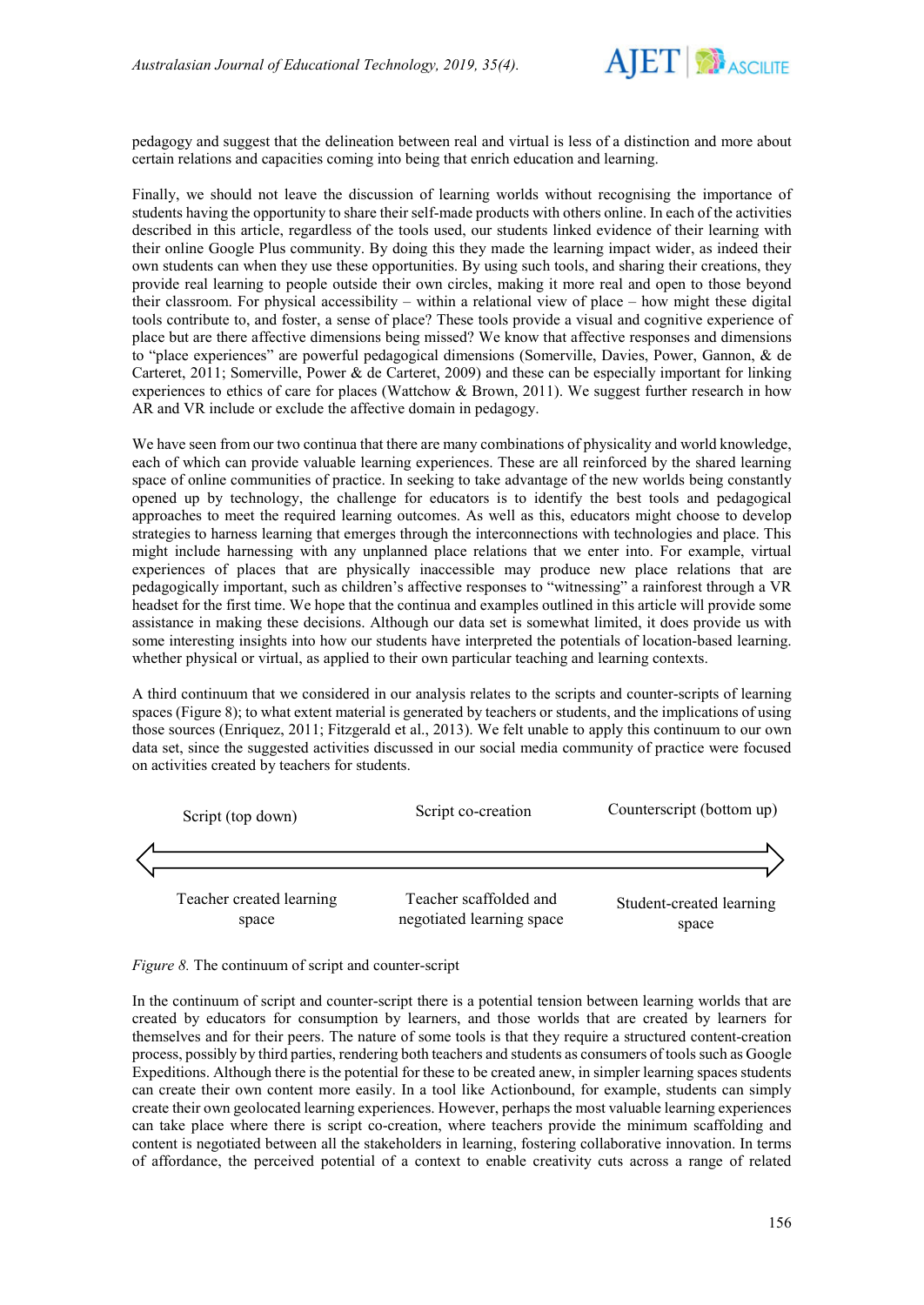

affordances such as interaction with the interface and contextual, active learning (Parsons et al., 2016). Further, as Glăveanu (2012) suggests, creativity can generate new objects with novel affordances.

In terms of script and counter-script we might ask new questions from a relational world view. The cocreation is not being mediated and produced only through the humans in this continuum, so how do certain technologies play a part in any co-creation? Do some technologies facilitate co-creation more so than others? Does Actionbound allow for co-creation pedagogically in a useful way? We consider these questions through offering areas for further research. We suggest these questions could be usefully explored by taking seriously the role of these technologies as being able to impinge on pedagogy in very real and material ways. Harnessing views of less human-centric understandings of agency could be useful in future research to answer these questions. Some educational research has been done that draws on relational and new materialism (Charteris, Smardon, & Nelson, 2017; Hultman & Lenz Taguchi, 2010). Employing similar new materialist resources (Coole & Frost, 2010), where matter and discursive relations are seen as crucial to any understanding could be helpful. For example, Charteris et al. (2017) see that taking a relational view of learning spaces in classrooms and how they can be seen as pedagogical means understanding that the "dynamism of these spaces are coproduced though the complex affective flows of human bodies, acoustics, airflow, textures, lighting, furniture and non-human creatures." (p. 819). In terms of future research, we suggest that linking the technology and pedagogy in relational interchange might be a useful direction for further understanding what we are touching on here.

## **Conclusions**

In this article we have explored concepts of space and place alongside the use of digital tools for navigating different types of learning worlds. We have analysed data gathered from social media posts created by inservice teachers reflecting on how they might use these tools in practice. We have presented this data using a combination of open and axial coding to explore the significance of both physical accessibility and the extent of world knowledge in understanding how space and place based digitally supported learning can be enacted. Our results suggest that potential learning worlds might stretch across both continua of physical access and extent of world knowledge, and that in most combinations of these two axes, valuable digitally supported learning experiences can be designed. By placing the data on these continua, we acknowledge the complexity of space- and place-based learning and the many factors that contribute to an experience of place and learning. While we see that some tools such as VR open up new and formerly unimaginable learning spaces, this does not detract from learning that takes place in more familiar and understood surroundings. Rather, the broader potentials of digitally supported place-based learning are emphasised by their evolving contexts of applicability.

## **References**

- Al-Mahmood, R. (2008). Spatialities and online teaching: To, from and beyond the academy. In R. Atkinson & C. McBeath (Eds.), *Hello! Where are you in the landscape of educational technology? Proceedings Ascilite Melbourne 2008* (pp. 11–22). Retrieved from <http://www.ascilite.org/conferences/melbourne08/procs/al-mahmood.pdf>
- Beames, S., Higgins, P. J., & Nicol, R. (2012). *Learning outside the classroom: Theory and guidelines for practice*. London: Routledge.
- Billinghurst, M., & Duenser, A. (2012). Augmented reality in the classroom. *IEEE Computer, 45*(7), 56– 63. <https://doi.org/10.1109/MC.2012.111>
- Brown, M. (2012). *Developing a place-based approach to outdoor education in Aotearoa New Zealand Outdoor ed in our place: "Keepin' it real."* Wellington, New Zealand: Teaching Learning Research Initiative. Retrieved from

[http://www.tlri.org.nz/sites/default/files/projects/9286\\_summaryreport\\_0.pdf](http://www.tlri.org.nz/sites/default/files/projects/9286_summaryreport_0.pdf)

- Brown, A., & Green, T. (2016). Virtual reality: Low-cost tools and resources for the classroom. *TechTrends, 60*(5), 517–519. <https://doi.org/10.1007/s11528-016-0102-z>
- Brown, J. S., Collins, A., & Duguid, P. (1989). situated cognition and the culture of learning. *Educational Researcher, 18*(1), 32–42. [https://doi.org/10.3102/0013189X018001032](https://doi.org/10.3102%2F0013189X018001032)
- Casey, E. S. (1997). *The fate of place: A philosophical history*. London: University of California Press.
- Catling, S. (2013). Teachers' perspectives on curriculum making in Primary Geography in England. *The Curriculum Journal, 24*(3), 427–453.<https://doi.org/10.1080/09585176.2013.801781>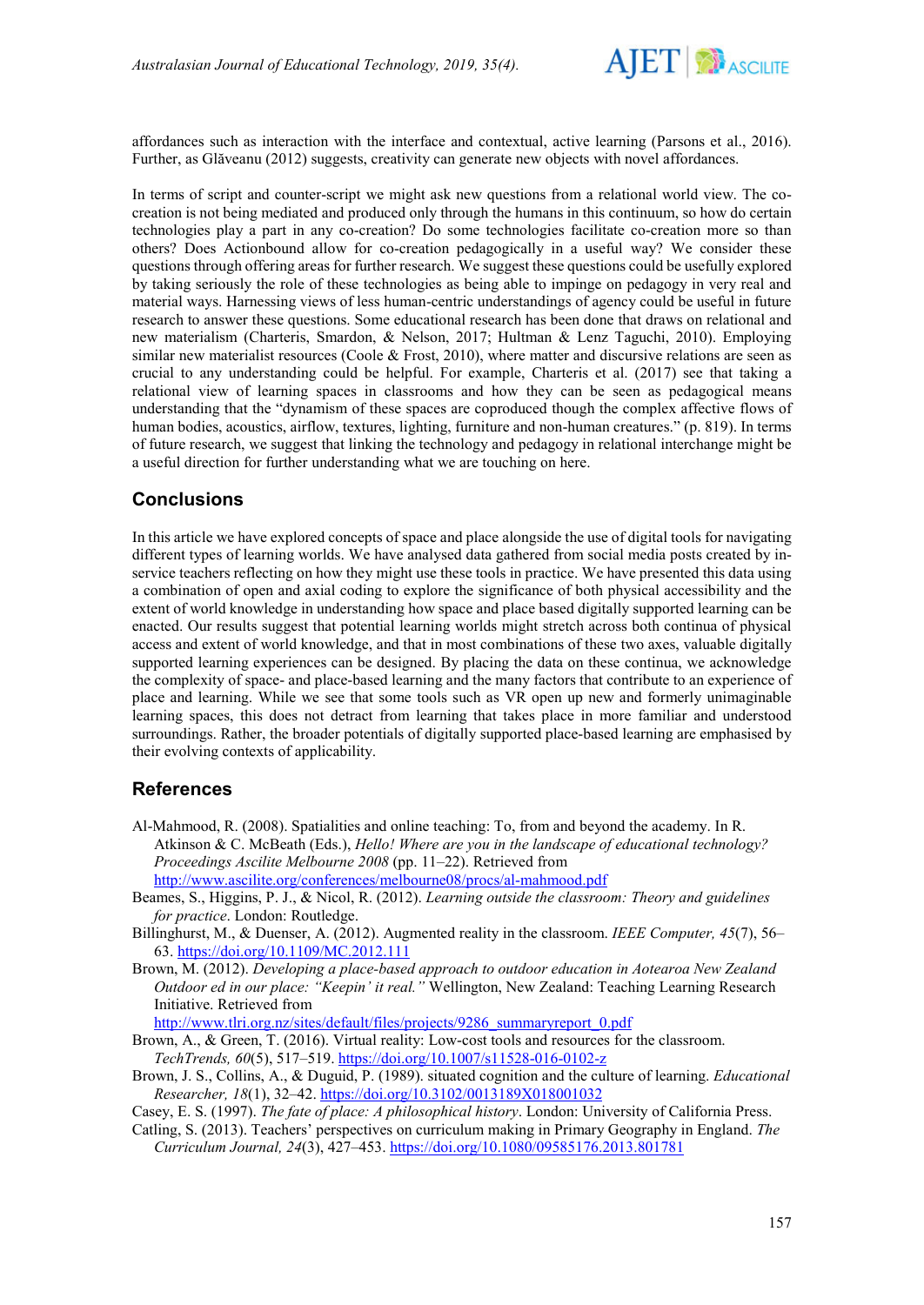

- Charteris, J., Smardon, D., & Nelson, E. (2017). Innovative learning environments and new materialism: A conjunctural analysis of pedagogic spaces. *Educational Philosophy and Theory, 49*(8), 808–821. <https://doi.org/10.1080/00131857.2017.1298035>
- Coole, D. H., & Frost, S. (2010). *New materialisms: Ontology, agency, and politics*. Durham, NC: Duke University Press.
- Cosgriff, M. (2015). Snapshots from the field: Transforming outdoor education in the primary school. *Set: Research Information for Teachers, 2*, 26–35. <https://doi.org/10.18296/set.0015>
- Cosgriff, M. (2016). The reconceptualisation of outdoor education in the primary school classroom in Aotearoa New Zealand: How might we do it? *Education 3-13, 44*(3), 339–352. <https://doi.org/10.1080/03004279.2015.1020440>
- Dalgarno, B., & Lee, M. J. (2010). What are the learning affordances of 3‐D virtual environments? *British Journal of Educational Technology, 41*(1), 10–32. [https://doi.org/10.1111/j.1467-](https://doi.org/10.1111/j.1467-8535.2009.01038.x) [8535.2009.01038.](https://doi.org/10.1111/j.1467-8535.2009.01038.x)
- Dewey, J. (1938). *Experience and Education*. New York, NY: MacMillan.
- Edwards, R., & Usher, R. (Eds.). (2000) *Space, curriculum, and learning: International perspectives on curriculum*. Greenwich, CT: Information Age Publishing.
- Ellsworth, E. A. (2005). *Places of learning: Media, architecture, pedagogy*. Abingdon, UK: Routledge. Enriquez, J. G. (2011). Tug-o-where: Situating mobilities of learning (t)here. *Learning, Media and*

*Technology, 36*(1), 39–53. <https://doi.org/10.1080/17439884.2010.531022>

- Fenwick, T., Edwards, R., & Sawchuk, P. (2011). *Emerging approaches to educational research: Tracing the socio-material*. London: Routledge.
- FitzGerald, E., Ferguson, R., Adams, A., Gaved, M., Mor, Y., & Thomas, R. (2013). Augmented reality and mobile learning: The state of the art. *International Journal of Mobile and Blended Learning, 5*(4), 43–58.<https://doi.org/10.4018/ijmbl.2013100103>
- Glăveanu, V. P. (2012). What can be done with an egg? Creativity, material objects, and the theory of affordances. *The Journal of Creative Behaviour, 46*(3), 192–208. <https://doi.org/10.1002/jocb.13>
- Google. (2018). *About Tour Builder*. Retrieved from<https://tourbuilder.withgoogle.com/about/faq> Google. (2019). *Expeditions Help*. Retrieved from

[https://support.google.com/edu/expeditions/answer/6335093?hl=en&ref\\_topic=6334250](https://support.google.com/edu/expeditions/answer/6335093?hl=en&ref_topic=6334250)

- Hill, A. & Brown, M. (2014). Intersections between place, sustainability and transformative outdoor experiences. *Journal of Adventure Education and Outdoor Learning, 14*(3), 217–232. <https://doi.org/10.1080/14729679.2014.918843>
- Howard, N. R. (2016, January 5). Come along and ride on a Google Expedition [Blog post]. *edutopia*. Retrieved fro[m http://www.edutopia.org/blog/ride-on-a-google-expedition-nicol-howard](http://www.edutopia.org/blog/ride-on-a-google-expedition-nicol-howard)
- Hultman, K., & Lenz Taguchi, H. (2010). Challenging anthropocentric analysis of visual data: A relational materialist methodological approach to educational research. *International Journal of Qualitative Studies in Education*, *23*(5), 525–542.<https://doi.org/10.1080/09518398.2010.500628>
- Lambert, D., & Biddulph, M. (2015). The dialogic space offered by curriculum-making in the process of learning to teach, and the creation of a progressive knowledge-led curriculum. *Asia-Pacific Journal of Teacher Education, 43*(2015), 210–224. <https://doi.org/10.1080/1359866X.2014.934197>
- Leander, K., Phillips, N., & Taylor, K. (2010). The changing social spaces of learning: Mapping new mobilities. *Review of Research in Education, 34*(1), 329–394. [https://doi.org/10.3102/0091732X09358129](https://doi.org/10.3102%2F0091732X09358129)
- Macklin, K., & McCann, A. (2015). Google's tour builder. *Interaction, 43*(1), 40–41. Retrieved from <https://search.informit.com.au/documentSummary;dn=128310770499696;res=IELHSS>
- Microsoft Corporation. (2012). *21st century learning design rubrics*. Retrieved from <https://education.microsoft.com/GetTrained/ITL-Research>
- Milgram, P., Takemura, H., Utsumi, A., & Kishino, F. (1995, December). Augmented reality: A class of displays on the reality-virtuality continuum. In *Proceedings of Telemanipulator and Telepresence Technologies* (Vol. 2351, pp. 282–293). Bellingham, WA: International Society for Optics and Photonics[. https://doi.org/10.1117/12.197321](https://doi.org/10.1117/12.197321)
- Nespor, J. (2003). Undergraduate curricula as networked and trajectories. In R. Edwards & R. Usher (Eds.), *Space, curricula, and learning* (pp. 93–108). Greenwich, CT: Information Age Publishing.
- Noddings, N. (2012). *Philosophy of education*. Philadelphia, PA: Westview Press.
- Pantelidis, V. S. (1993). Virtual reality in the classroom. *Educational Technology, 33*(4), 23–27. Retrieved fro[m https://www.learntechlib.org/p/170877/](https://www.learntechlib.org/p/170877/)
- Parsons, D., Stockdale, R., Bowles, J., & Kamble, V. (2008). If we build it will they come? Creating a virtual classroom in Second Life. In S. Huff & A. Mills (Eds.), *Creating the Future: Transforming*